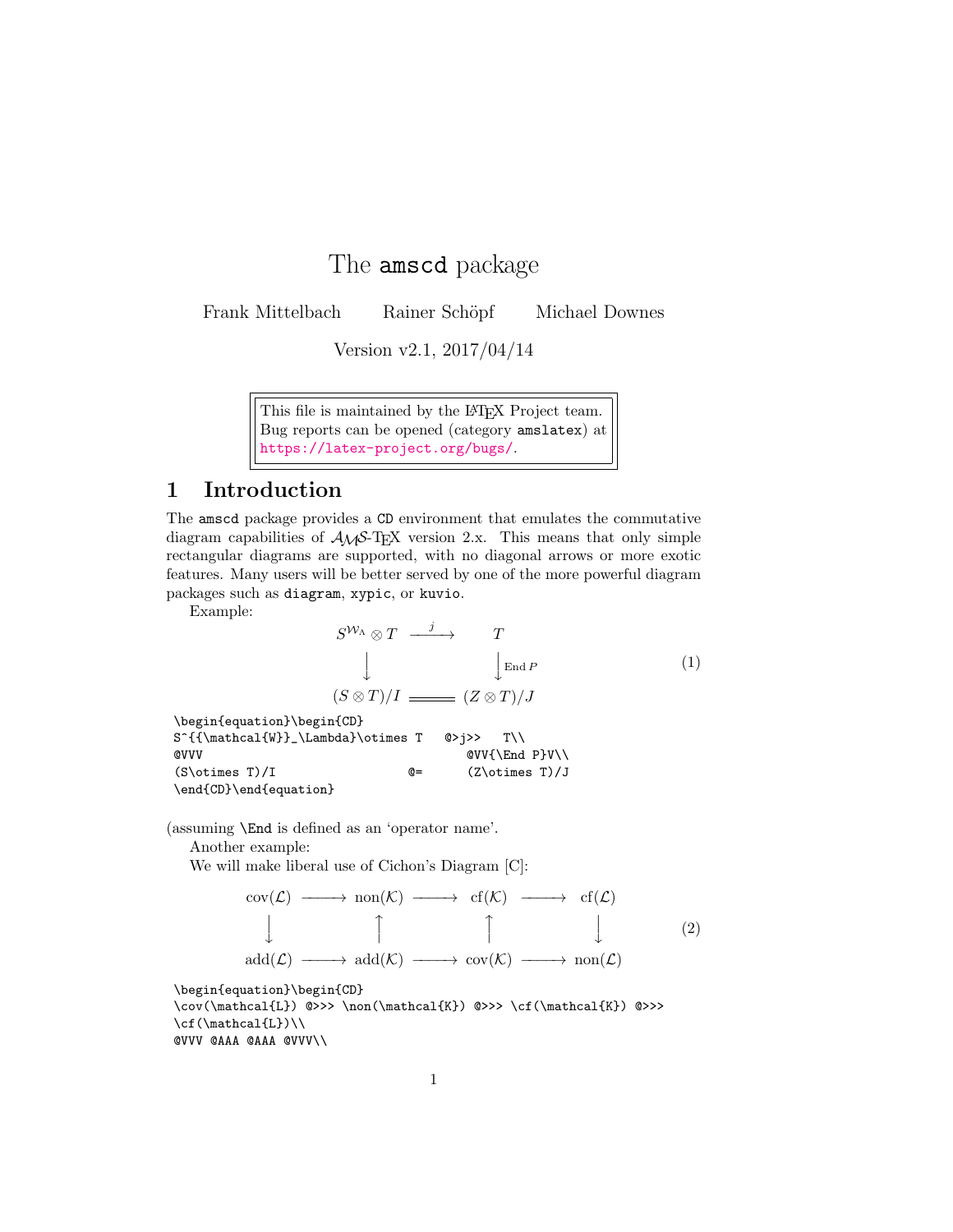```
\add(\mathcal{L}) @>>> \add(\mathcal{K}) @>>> \cov(\mathcal{K}) @>>>
\non(\mathcal{L})
\end{CD}\end{equation}
```
Standard package info.

```
\NeedsTeXFormat{LaTeX2e}% LaTeX 2.09 can't be used (nor non-LaTeX)
[1994/12/01]% LaTeX date must December 1994 or later
\ProvidesPackage{amscd}[2017/04/14 v2.1 AMS Commutative Diagrams]
```

```
\RequirePackage{amsgen}
```
Better not to redefine \math@cr if it is already defined, because for CD use only we want to omit the part of the code related to **\dspbrk@lvl** (see amsmath.sty).

[mjd,1999/11/04] These definitions have gone somewhat obsolete; but we had probably better leave them as they are for backward compatibility.

```
\@ifundefined{math@cr}{%
 \def\math@cr{{\ifnum0='}\fi
   \@ifstar{\global\@eqpen\@M\math@cr@}%
          {\global\@eqpen\interdisplaylinepenalty \math@cr@}}
```
The following section merely duplicates some code from the amsmath package, in case the amscd package is used by itself. For documentation of the code refer to amsmath.dtx.

```
\def\math@cr@{\new@ifnextchar[\math@cr@@{\math@cr@@[\z@]}}
 \def\math@cr@@[#1]{\ifnum0='{\fi}\math@cr@@@
    \noalign{\vskip#1\relax}}
  \def\restore@math@cr{\def\math@cr@@@{\cr}}
}{}
```
\restore@math@cr

[mjd,1999/11/04] These definitions too are somewhat obsolete; but we had probably better leave them as they are for backward compatibility.

```
\@ifundefined{rightarrowfill@}{
  \def\rightarrowfill@#1{\m@th\setboxz@h{$#1-$}\ht\z@\z@
    $#1\copy\z@\mkern-6mu\cleaders
    \hbox{$#1\mkern-2mu\box\z@\mkern-2mu$}\hfill
    \mkern-6mu\mathord\rightarrow$}
  \def\leftarrowfill@#1{\m@th\setboxz@h{$#1-$}\ht\z@\z@
    $#1\mathord\leftarrow\mkern-6mu\cleaders
    \hbox{$#1\mkern-2mu\copy\z@\mkern-2mu$}\hfill
    \mkern-6mu\box\z@$}
  \def\leftrightarrowfill@#1{\m@th\setboxz@h{$#1-$}\ht\z@\z@
    $#1\mathord\leftarrow\mkern-6mu\cleaders
    \hbox{$#1\mkern-2mu\box\z@\mkern-2mu$}\hfill
    \mkern-6mu\mathord\rightarrow$}
}{}
\def\atdef@#1{\expandafter\def\csname\space @\string#1\endcsname}
```

```
\@ifundefined{Iat}{%
```

```
\DeclareRobustCommand{\Iat}{\FN@\at@}
```

```
}{}
```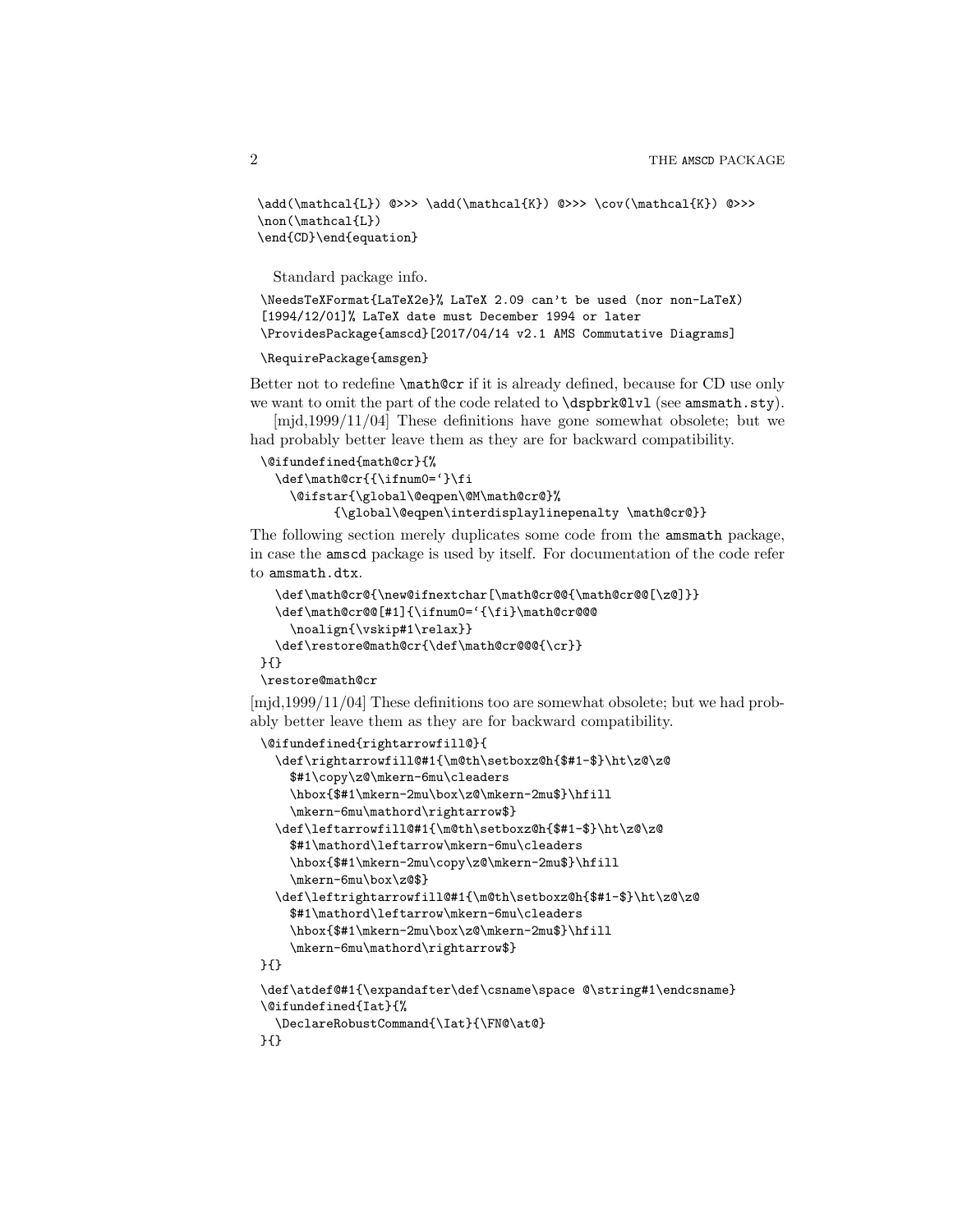## 1. INTRODUCTION 3

```
\begingroup \catcode'\@=\active
```
Define math @ to replicate its mathcode-dictated behavior. This is in case @ occurs outside of CD.

```
\csname if\string @compatibility\endcsname
\else \fam=\mathcode'\@
  \xdef \{\mathcal{C}\math\fi
\gdef\CDat{\let @=\Iat}
\endgroup
\mathcode'\@="8000 % make @ pseudo-active in math
\def\at@{\let\next@\at@@
\ifcat\noexpand\next a\else
\ifcat\noexpand\next0\else
\ifcat\noexpand\next\relax\else
\let\next@\at@@@\fi\fi\fi\next@}
\def\at@@#1{\expandafter
 \ifx\csname\space @\string#1\endcsname\relax
    \DN@{\at@@@#1}%
  \else
    \DN@{\csname\space @\string#1\endcsname}%
 \fi\next@}%
```
The following items should be defined only if they are not already defined, either to leave the package name untouched (in the case of \PackageError) or to avoid redundant allocation of token or dimen registers.

```
\@ifundefined{default@tag}{%
  \def\default@tag{%
    \def\tag{\PackageError{amscd}{\protect\tag\space not allowed
      here}\@eha}}%
}{}%
\@ifundefined{at@@@}{%
  \def\at@@@{\PackageError{amscd}{\Invalid@@@}{\the\athelp@}\char64\relax}
}{}
\@ifundefined{athelp@}{\csname newhelp\endcsname\athelp@
{Only certain combinations beginning with @ make sense to me.^^J%
I'll assume you wanted @@ for a printed @.}}{}
\@ifundefined{minaw@}{\newdimen\minaw@}{}
\@ifundefined{bigaw@}{\newdimen\bigaw@}{}
```
Assignment of a couple of dimensions, and initialization of \ampersand@. We check to see if we need to define \minaw@ and \bigaw@.

```
\minaw@11.111pt
\newdimen\minCDarrowwidth
\minCDarrowwidth2.5pc
\newif\ifCD@
\let\ampersand@\relax
```
Added \restore@math@cr\default@tag to fix line numbering problems, 7- JUN-1991. Suggested by I. Zakharevich.

```
\newenvironment{CD}{%
```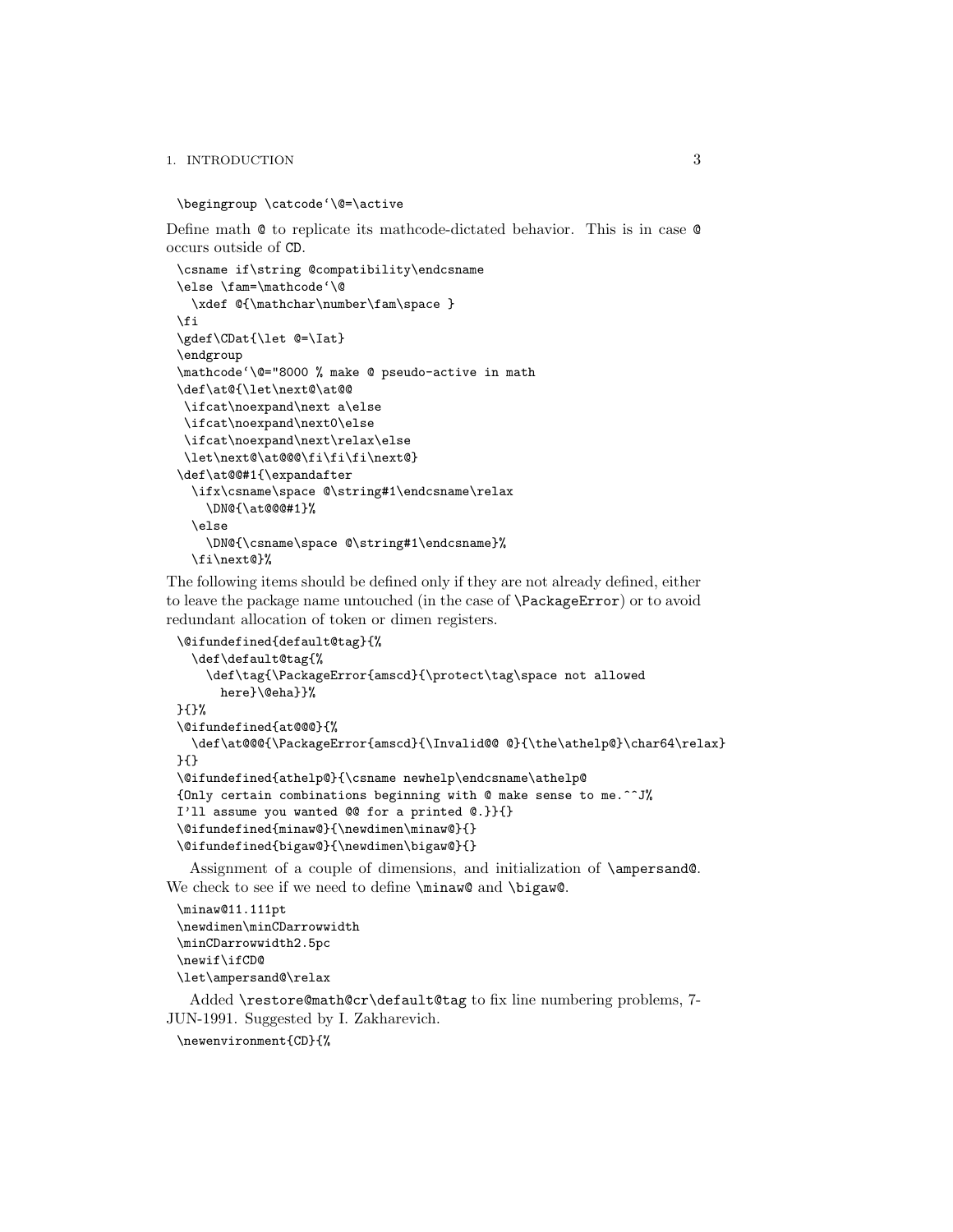```
\CDat
  \bgroup\relax\iffalse{\fi\let\ampersand@&\iffalse}\fi
  \CD@true\vcenter\bgroup\let\\\math@cr\restore@math@cr\default@tag
 \tabskip\z@skip\baselineskip20\ex@
 \lineskip3\ex@\lineskiplimit3\ex@\halign\bgroup
 &\hfill$\m@th##$\hfill\crcr
}{%
  \crcr\egroup\egroup\egroup
}
```
\CD@check This check is used by all macros that must not appear outside the CD environment. The first argument is the symbol to be used after @, the second one the action to be performed.

> Once again we use the trick of defining a temporary control sequence **\next**<sup>@</sup> and calling it after the final  $\f{fi}$ . This is not absolutely necessary, but it ensures that the conditional text is processed in one and the same column of the enclosing alignment.

```
\def\CD@check#1#2{\ifCD@\DN@{#2}\else
 \DN@{\PackageError{amscd}{@\protect#1 not
   allowed outside of the CD environment}\@eha}%
 \fi\next@}
```

```
\atdef@>#1>#2>{\ampersand@
```

```
\ifCD@ \global\bigaw@\minCDarrowwidth \else \global\bigaw@\minaw@ \fi
\setboxz@h{$\m@th\scriptstyle\;{#1}\;\;$}%
\ifdim\wdz@>\bigaw@\global\bigaw@\wdz@\fi
```
If #2 is empty we can save some work.

```
\@ifnotempty{#2}{\setbox\@ne\hbox{$\m@th\scriptstyle\;{#2}\;\;$}%
    \ifdim\wd\@ne>\bigaw@\global\bigaw@\wd\@ne\fi}%
\ifCD@\enskip\fi
   \mathrel{\mathop{\hbox to\bigaw@{\rightarrowfill@\displaystyle}}%
    \limits^{#1}\@ifnotempty{#2}{_{#2}}}%
\ifCD@\enskip\fi \ampersand@}
%
\atdef@<#1<#2<{\ampersand@
 \ifCD@ \global\bigaw@\minCDarrowwidth \else \global\bigaw@\minaw@ \fi
 \setboxz@h{$\m@th\scriptstyle\;\;{#1}\;$}%
 \ifdim\wdz@>\bigaw@ \global\bigaw@\wdz@ \fi
 \@ifnotempty{#2}{\setbox\@ne\hbox{$\m@th\scriptstyle\;\;{#2}\;$}%
   \ifdim\wd\@ne>\bigaw@ \global\bigaw@\wd\@ne \fi}%
 \ifCD@\enskip\fi
    \mathrel{\mathop{\hbox to\bigaw@{\leftarrowfill@\displaystyle}}%
      \limits^{#1}\@ifnotempty{#2}{_{#2}}}%
 \ifCD@\enskip\fi \ampersand@}
```
Variants of the above two arrows, using ( and ) characters instead of < and > characters, are provided for those whose keyboards don't have the latter.

```
\begingroup \catcode'\~=\active \lccode'\~='\@
\lowercase{%
```